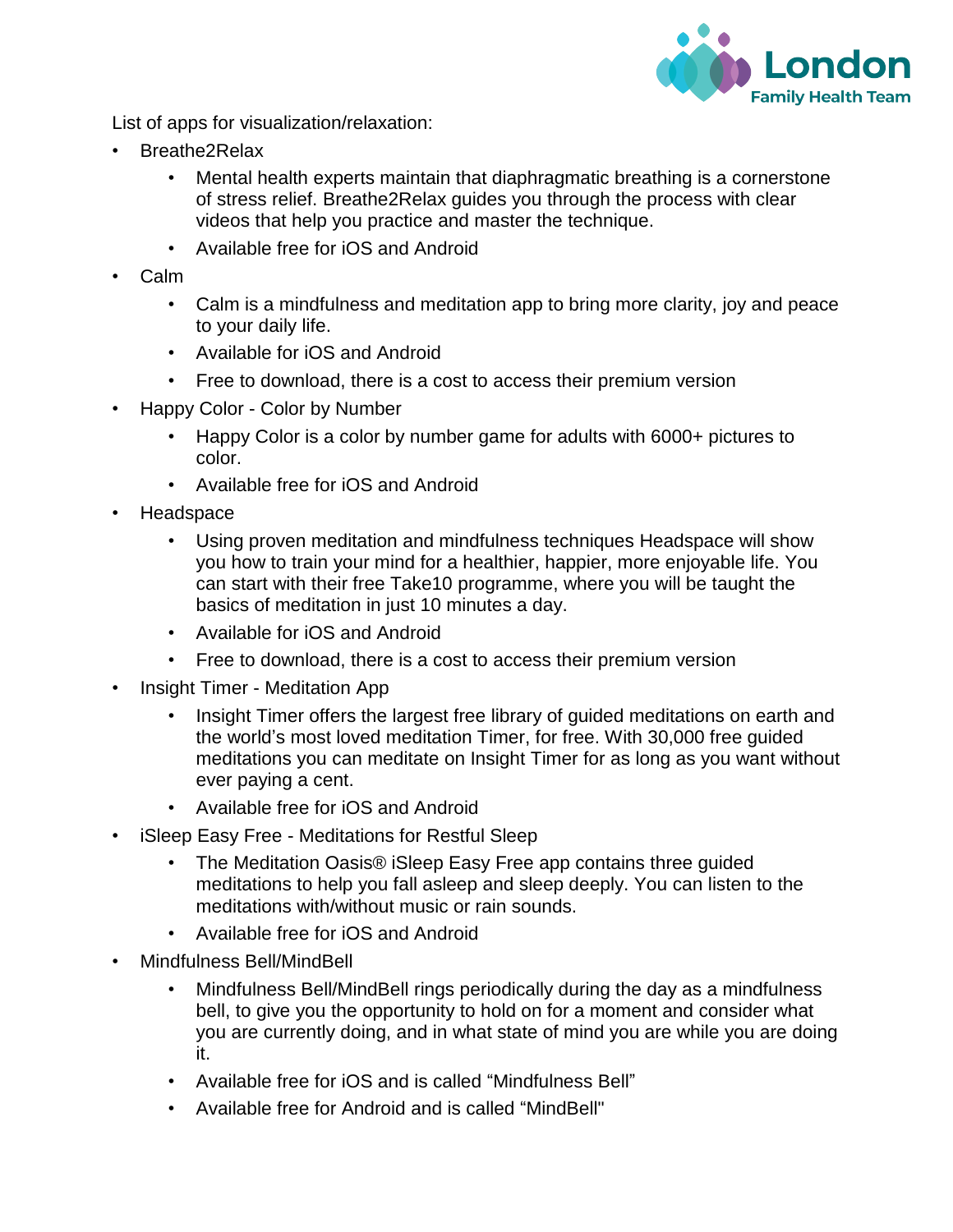- Mindshift CBT Anxiety Canada
	- MindShift CBT uses scientifically proven strategies based on Cognitive Behavioural Therapy (CBT) to help you learn to relax and be mindful, develop more effective ways of thinking, and use active steps to take charge of your anxiety.
	- Available free for iOS and Android
- PTSD Coach
	- PTSD Coach was designed for those who have, or may have, posttraumatic stress disorder (PTSD). This app provides you with education about PTSD, information about professional care, a self-assessment for PTSD, opportunities to find support, and tools that can help you manage the stresses of daily life with PTSD. Tools range from relaxation skills and positive self-talk to anger management and other common self-help strategies.
	- Available free for iOS and Android
- Pzizz Sleep, Nap, Focus
	- The app's patented system plays you "dreamscapes"— a sleep-optimized mix of music, voiceover, and sound effects that change each night, to quickly quiet your mind, put you to sleep, keep you asleep, and then wake you up feeling refreshed.
	- Available for iOS and Android
	- Free to download, there is a cost to access their premium version
- Relax and Sleep Well Hypnosis
	- Relax and Sleep Well is a hypnosis and meditation app by best-selling selfhelp audio author Glenn Harrold. This app includes 4 free hypnosis and meditation recordings and many in-app purchases.
	- Available free for iOS and Android, plus over 120 in-app purchase options
- Relax Melodies: Sleep Sounds
	- Since sleep is unique to everyone, Relax Melodies gives you the freedom to create your very own bedtime experience. Choose your favorite tracks amongst their library of sounds and guided content. Mix them together. Fall asleep to your own perfect soundscape.
	- Available for iOS and Android
	- Free to download, there is a cost to access their premium version.,
- Relax with Andrew Johnson Lite
	- This app helps you to unwind and de-stress. The app teaches relaxation techniques, which have helped with ME, pain control, insomnia, post traumatic stress disorder and many other stress symptoms.
	- Available free for iOS and Android
- Sanvello (formerly called Pacifica)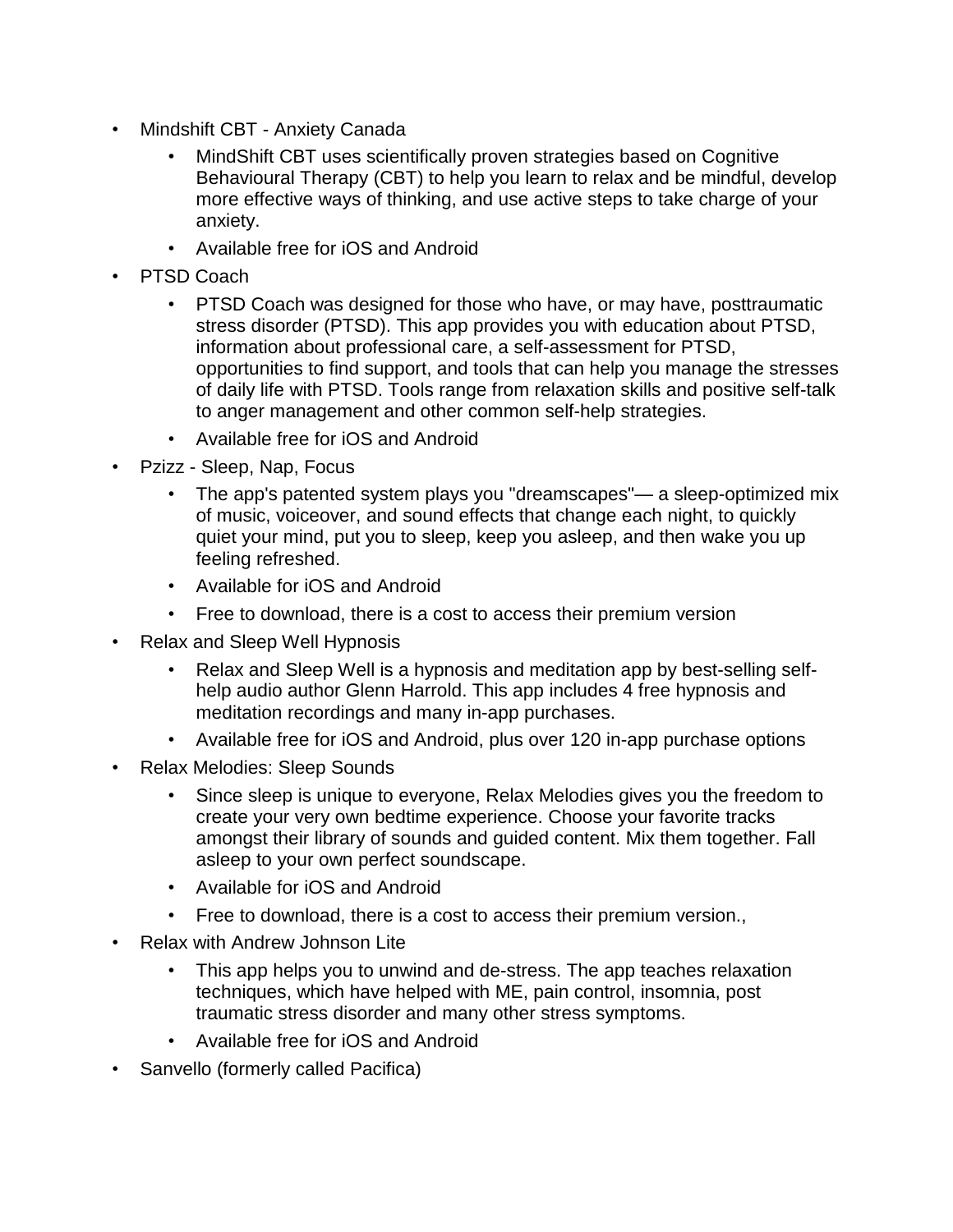- Whether you manage an ongoing condition like anxiety or depression; have acute stress or anxiety related to an event like coronavirus; or simply want to improve your mental well-being, Sanvello gives you the help, support, and resources you need to feel more in control and happier over time.
- Available for iOS and is called "Sanvello for Stress & Anxiety"
- Available for Android and is called "Sanvello for Stress, Anxiety & Depression"
- Free to download, there is a cost to access their premium version
- Premium access is free to everyone during the COVID-19 crisis
- Self-help for Anxiety Management
	- SAM will help you to understand what causes your anxiety, monitor your anxious thoughts and behaviour over time and manage your anxiety through self-help exercises and private reflection.
	- Available free for iOS and Android
- Simple Habit: Meditation App
	- Simple Habit is a 5-minute meditation app designed to help busy people stress less, achieve more, and live better.
	- Available for iOS and Android
	- Free to download, there is a cost to access their premium version
- Smiling Mind
	- Smiling Mind is a free mindfulness meditation app developed by psychologists and educators to help bring balance to your life. Just as we eat well and stay fit to keep our body healthy, mindfulness meditation is about mental health and looking after the mind. Our programs are designed to assist people in dealing with the pressure, stress, and challenges of daily life. There are programs available for all ages.
	- Thrive Inside is a special Smiling Mind program to help you stay psychologically healthy while you're spending extended periods of time at home during the Coronavirus crisis. You can find it under Adult Programs.
	- Available free for iOS and Android
- Stop, Breathe & Think
	- Check-in with your emotions to receive daily meditation and mindfulness recommendations tuned to how you feel. This calming meditation app experience is uniquely designed to help you stay mindful, de-stress, sleep better, and build the emotional strength and confidence to handle life's ups and downs.
	- Available for iOS and Android
	- Free to download, there is a cost to access their premium version
- Stop Breath & Think Kids